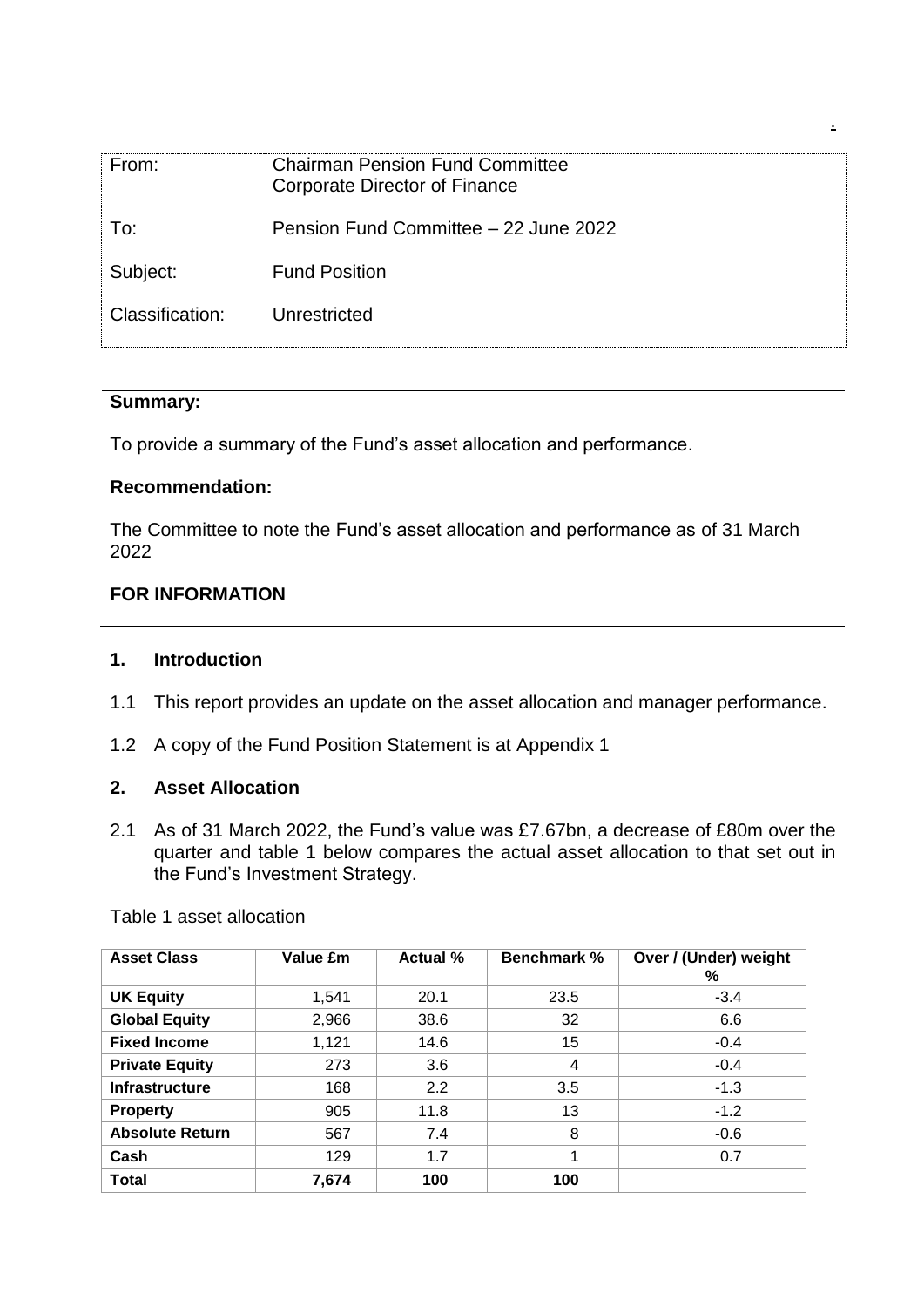- 2.2 The Ukraine conflict and the stringent financial sanctions imposed by Western Governments on Russia has dominated the impact on the investments in this quarter. Inflation which was already high prior to that has further worsened and the central bank's response of increasing interest rates has dampened returns.
- 2.3 As Global Equities have fallen and cash has been drawn for Private Equity and infrastructure investments, the relative overweight positions of Equities and Cash has reduced. However, all asset classes remain within the target allocation range and therefore do not necessitate rebalancing.

# **3. Investment performance quarter to 31 March 2022**

- 3.1 The uncertain geopolitical environment, coupled with continued supply chain and inflationary pressures created a perfect storm for global stocks and bonds both of which have seen negative returns in the quarter. On the other hand, it is UK Equity portfolios with oil stocks, as well as property assets that have held up the returns and cushioned the falls for diversified portfolios.
- 3.2 In the quarter, the Fund returned a negative performance of -0.94% compared to a benchmark return of 0.26%.
- 3.3 This was mainly due to the large drawdown in the Baillie Gifford mandate which continues to suffer from growth stocks being out of favour in the current political environment.
- 3.4 On the other hand, the M&G and Schroders global equity portfolios with their cyclical and value strategies respectively have achieved positive returns in a falling market.
- 3.5 Pleasingly, the Fund's UK Equity and property managers provided positive returns close to or above their benchmarks.
- 3.6 The Fund also benefitted from the protection strategy on its Global Equities which pays out in a falling market.

# **4. Longer term investment returns**

- 4.1 The last twelve months saw high returns on most asset classes on the back of lifting of lockdowns and the prospect of economic recovery. Property has returned the highest benchmark returns of over 23% in the last year followed by UK equities (14.5%) and Global equities (12.4%). High inflation has also pushed benchmark returns on absolute return portfolios which are linked to RPI+ 5% to 14%. Bond returns were a more modest 4%. Other asset classes had a lower benchmark return; this has resulted in an overall benchmark return of 11.2% for the Fund.
- 4.2 For the year ended March 2022, the Fund significantly underperformed its benchmark and achieved a return of 2.3%. The Fund's large allocation to the Baillie Gifford portfolio which suffered from a reversal of sentiment away from growth stocks returned -16.3% was the most significant drag on performance.